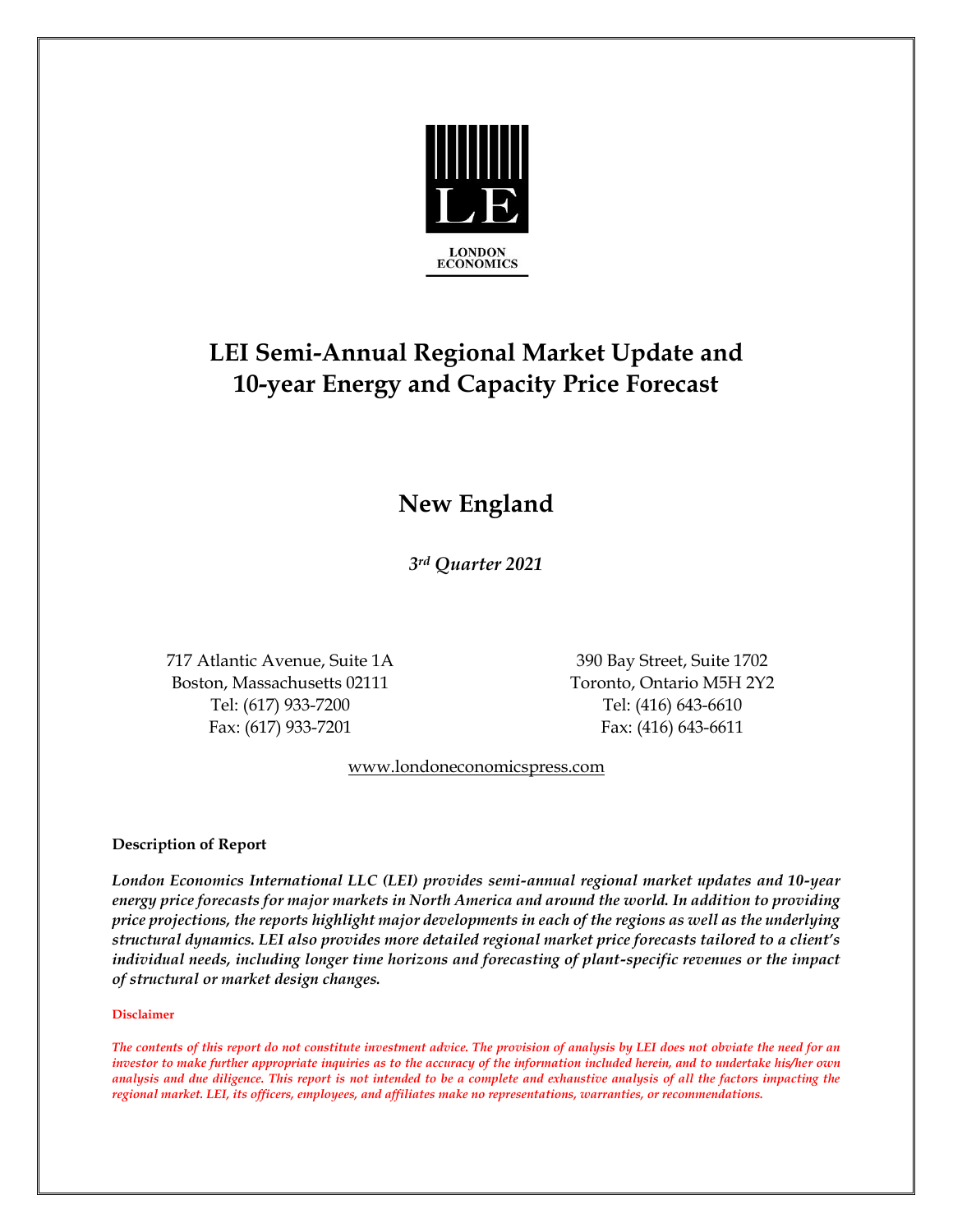### Table of contents

| $\mathbf{1}$   |     |  |
|----------------|-----|--|
|                | 11  |  |
|                | 1.2 |  |
|                | 1.3 |  |
|                | 1.4 |  |
| $\overline{2}$ |     |  |
|                | 2.1 |  |
|                | 2.2 |  |
|                | 2.3 |  |
|                | 2.4 |  |
|                | 2.5 |  |
|                | 2.6 |  |
|                | 2.7 |  |
|                | 2.8 |  |
|                | 2.9 |  |
| 3              |     |  |
|                | 3.1 |  |
|                | 3.2 |  |
| 4              |     |  |
|                | 4.1 |  |
|                | 4.2 |  |
| 5              |     |  |